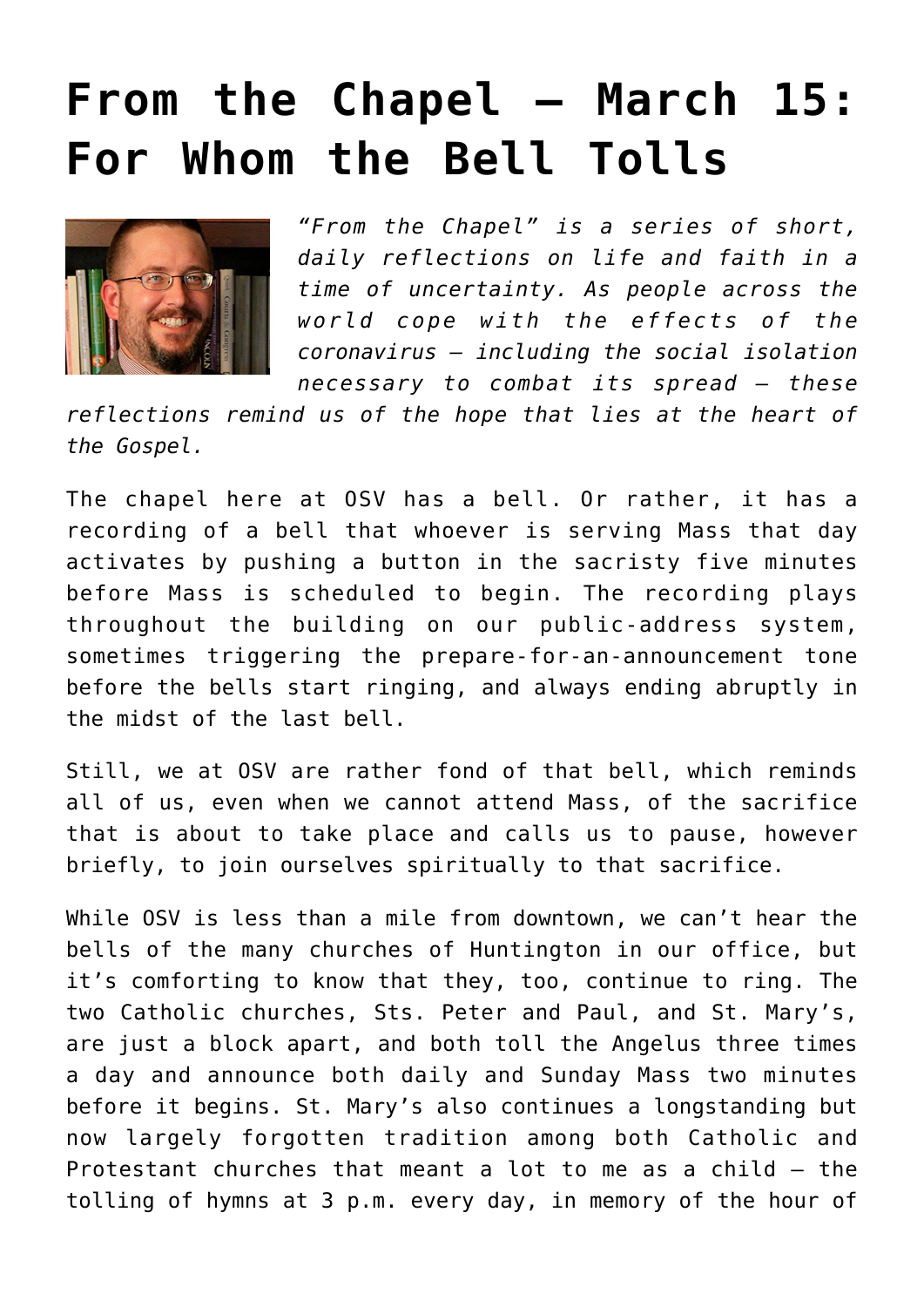Christ's death and our redemption.

*Want more coverage on coronavirus from a perspective of faith? [Sign up](https://reply.osv.com/covid-19) for our daily newsletter.*

Some of the most moving and poignant moments in the midst of this pandemic can be found in the videos posted to YouTube of entire Italian neighborhoods [joining together,](https://www.youtube.com/watch?v=x_rLw6SCSmE) from the windows of their respective residences, to [sing patriotic](https://www.youtube.com/watch?v=MBTx3U6Yp0k) [songs](https://www.youtube.com/watch?v=MBTx3U6Yp0k), and the bells of the churches of [Rome's Trastevere](https://www.youtube.com/watch?v=XMH58c-AZuE) [neighborhood](https://www.youtube.com/watch?v=XMH58c-AZuE) being rung in remembrance of the victims of COVID-19.

The phrases "No man is an island" and "for whom the bell tolls" have taken on a life of their own, but there's never been a better time to place them back in their original context. The English Catholic poet John Donne wrote these verses as a meditation on sickness and death while he himself was recovering from a near-fatal illness:

"No man is an island, Entire of itself. Each is a piece of the continent, A part of the main. If a clod be washed away by the sea, Europe is the less. As well as if a promontory were. As well as if a manor of thine own Or of thine friend's were. Each man's death diminishes me, For I am involved in mankind. Therefore, send not to know For whom the bell tolls, It tolls for thee."

Four centuries later, Bruce Springsteen, a poet of a different stripe, [echoed Donne's sentiments](https://countermarch.org/articles/hungry-heart) in "Springsteen on Broadway," in a meditation on growing up "in the shadow of the steeple," "surrounded by God": "And when the church bells rang, the whole clan would hustle up the street to stand witness to every wedding and every funeral that arrived like a state occasion in our neighborhood. We … had front-row seats to watch the townsmen in their Sunday suits carry out an endless array of dark wooden boxes, to be slipped into the rear of the Freedman's funeral home long, black Cadillac, for the short ride to St. Rose cemetery hill on the edge of town.